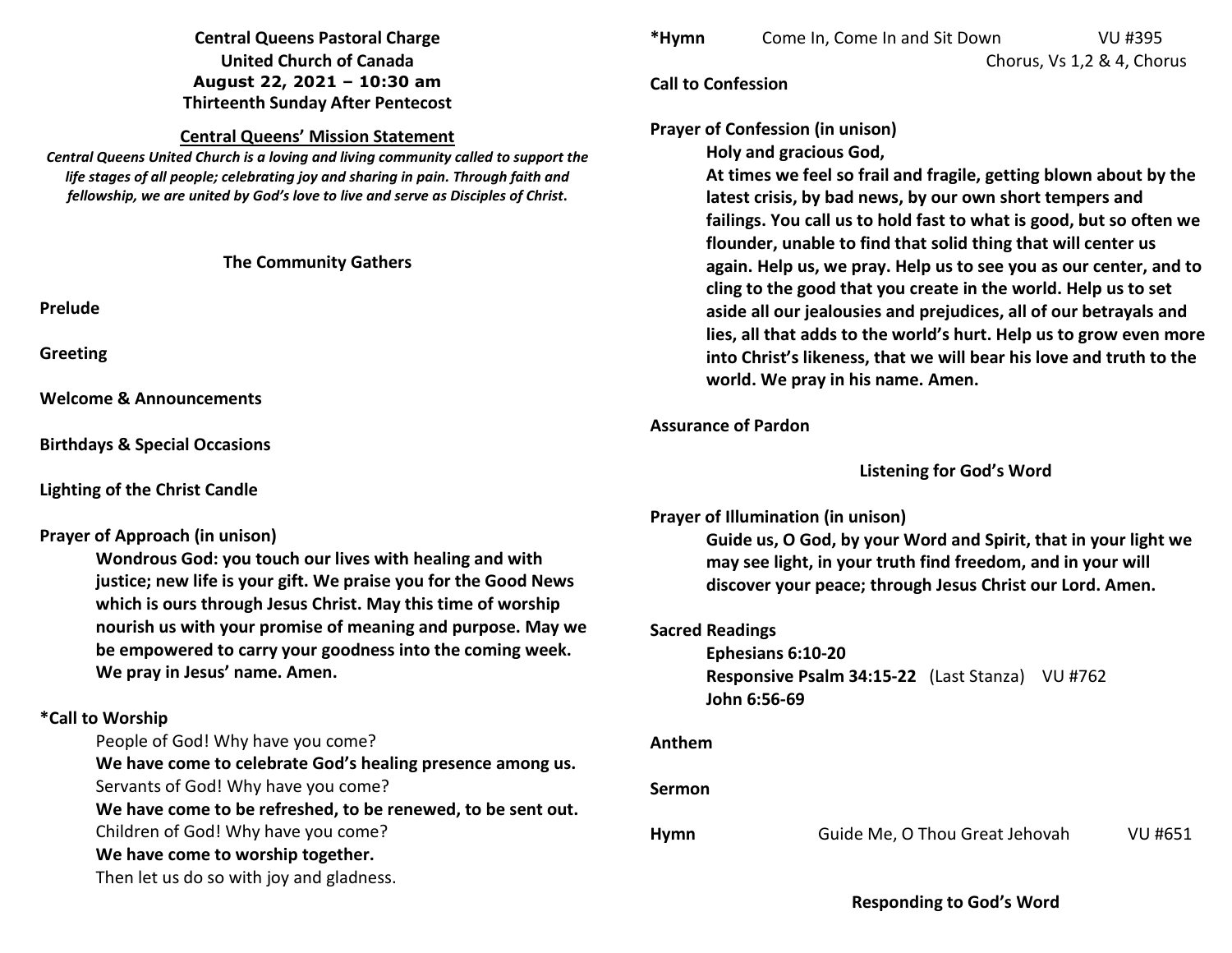\*Offertory What Can I Do? MV #191

**\*Presentation of Offering** 

#### **\*Offertory Prayer**

**We now dedicate this offering to the work of Your kingdom here on earth.** 

**May this collection be used wisely and diligently, that Your love may be known widely.** 

**As we dedicate this offering, we offer ourselves too, for these gifts of money are but tokens of ourselves.** 

**Take and use us, that our hands may reach out in service, our feet may walk the difficult path of reconciliation, and that our words may be words of peace.** 

**For this we pray in the name of Jesus, who taught us to pray saying;** 

*With Jesus, we share in the ancient prayer. . .*

### **\*Prayers of Thanksgiving and Intercession**

| *Hymn | There's a Wideness in God's Mercy | VU #271 |
|-------|-----------------------------------|---------|
|-------|-----------------------------------|---------|

**\*Blessing** 

\***Choral Benediction** God Be with You till We Meet Again VU #422 vs 1

### **Postlude**

 **\*** Please stand as you are able

| <b>Ministers</b><br>Clergy<br>Office Hours<br>Office Phone<br>Email | All of us<br><b>Rev Greg Davis</b><br>Tuesday, Wednesday & Thursday<br>$9$ am $-12$ pm<br>902-964-2291<br>minister@cquc.ca |
|---------------------------------------------------------------------|----------------------------------------------------------------------------------------------------------------------------|
| <b>Ministry of Music</b>                                            | <b>Kirk Neville</b>                                                                                                        |
| Website                                                             | https://cquc.ca/index.htm                                                                                                  |
| Phone                                                               | 902-786-9222                                                                                                               |
| Email                                                               | nevillevurry1@hotmail.com                                                                                                  |
| <b>Church Office</b>                                                | Wednesday & Thursday                                                                                                       |
| Office Hours                                                        | 9 am – 12 pm                                                                                                               |
| Phone                                                               | 902-964-2221                                                                                                               |
| Email                                                               | office@cquc.ca                                                                                                             |

**A Warm Welcome to All** – We are delighted you've joined us. May God's word today strengthen your faith, inspire curiosity and learning, and motivate your service of others. All are welcome.

**Vacation** – Greg is on vacation from August  $2$  – September  $8<sup>th</sup>$ .

**Thank You** – The congregation of Central Queens United Church would like to thank Judy Corey for leading our worship service this morning. Norma Hermann will be leading our worship service next Sunday, August  $29<sup>th</sup>$ .

### **Life and Work of Our Church**

 **In-Church Services:** Registration is **required**. To register, please call 902-964-2221 or email *office@cquc.ca*. Please wear your mask while singing. If you are registering **after 12 pm Thursday**, please text or call Velda at 902-940-7674.

**FundScrip** – Janet will be placing an order today. Next order date will be September 5<sup>th</sup>. You can reach Janet by email (jhowes1969@gmail.com) or by phone (902-393-1527). Ordering will be every 2 weeks. E-transfers accepted.